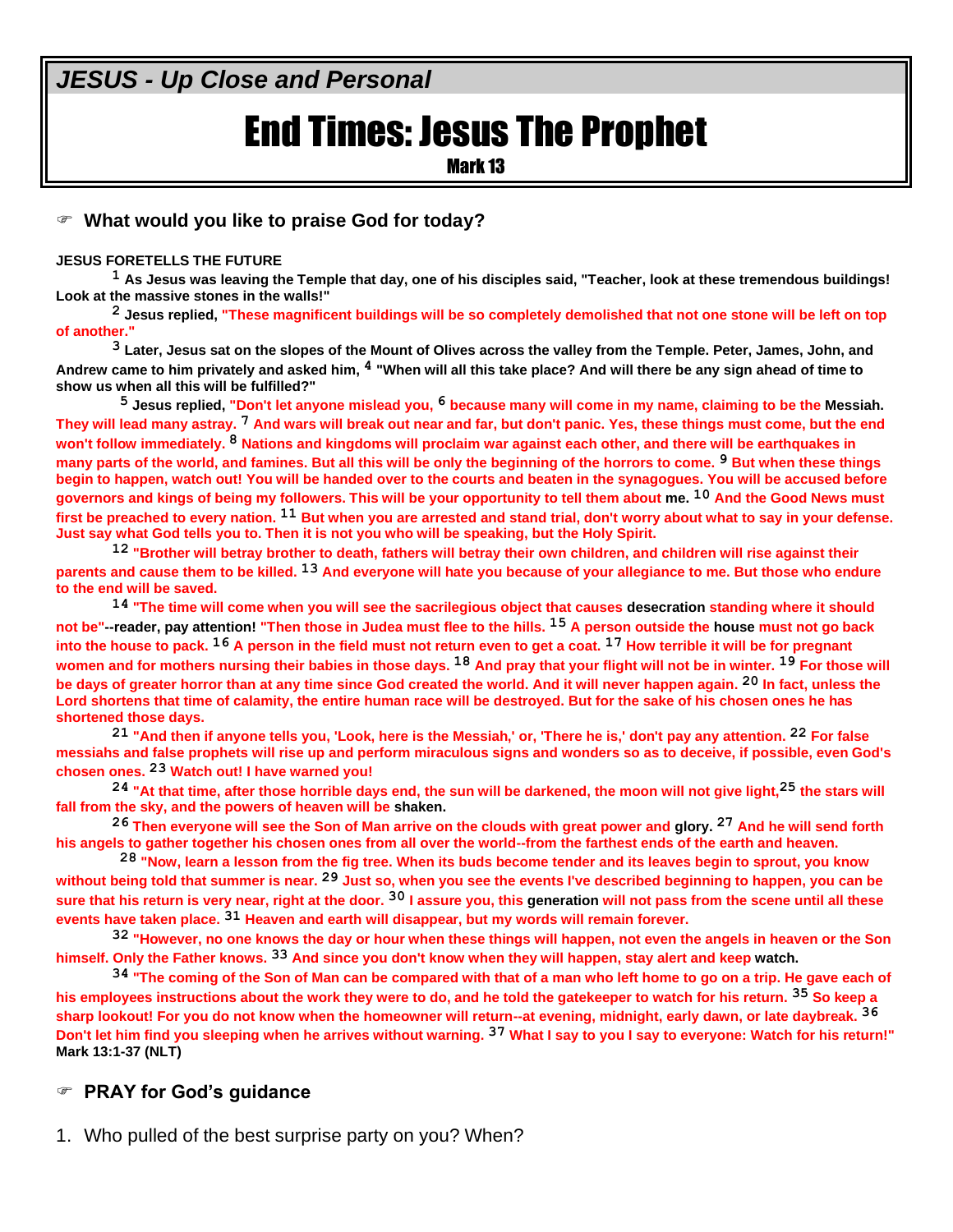- 2. Why do you think Jesus used the discussion about the destruction of Jerusalem and the magnificent temple (the home of their anticipated Messiah) to begin His discourse about the end of the age?
- 3. What events might deceive them into thinking the end times had come (vv. 5-8)? Are these evident in the world today?

What impact will this phase of history have on the disciples and the early church (vv. 9-13)? The church today?

What comfort and helper will aid them to endure their trials?

- 4. How is v. 11 taken out of context when used as an excuse not to improve our witnessing skills?
- 5. What exhortation is given to followers of Christ in v. 13?
- 6. What dreadful event (v. 14; see Da. 9:26; 11:31; 12:11) will bring "days of distress" unequalled in human history?

What deceptive signs will accompany that distress (vv. 21-22)?

- 7. How will the Son of Man come (vv. 24-27; Rev. 1:7)? Will that be hard to mistake?
- 8. What promises does Jesus give in verses 30-31? How would they comfort the disciples? Us?
- 9. Why do you think the Father has kept the time secret (v.32)?

What is He emphasizing… what is the responsibility of believers in the mean time?

**Wrap up:** What is the most exciting thing to you about the Second Coming? The most distressing? **Specifically, how can you fulfill verses 33 and 37:** *"Be on your guard! Be alert… Watch!"***?**

**Prayer:** For one another

# LIFE GROUPS *A safe place to build friendships and grow spiritually.*  **L** Learn…………………………………………..……………..………….…..…………….. applying Biblical truth for everyday living  **I**  Invite……………………………………………………………………………...………….……..welcoming others to our fellowship  **F** Fellowship……………………………………………………………………….…….nurturing Christ centered caring relationships  **E** Evangelism…………………..……………………………………………………….…….. reaching others with the hope of Christ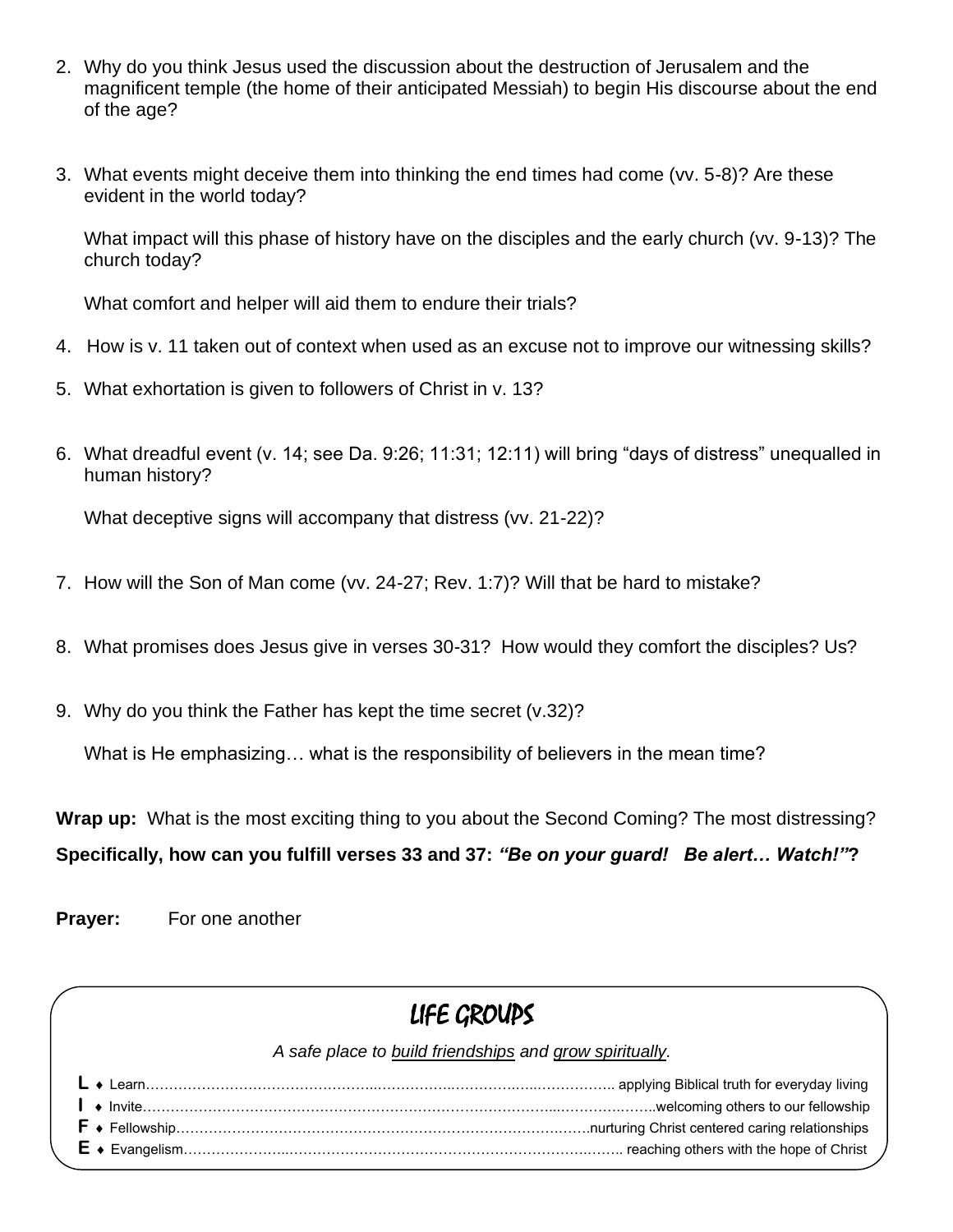#### Commentary Notes from the Life Application Bible Chapter 13

#### **Notes for Verses 1,2**

About 15 years before Jesus was born (20 B.C.), Herod the Great began to remodel and rebuild the temple, which had stood for nearly 500 years since the days of Ezra (Ezra 6:14, 15). Herod made the temple one of the most beautiful buildings in Jerusalem -- not to honor God, but to appease the Jews whom he ruled. The magnificent building project was not completely finished until A.D. 64. Jesus' prophecy that not one stone would be left on another was fulfilled in A.D. 70, when the Romans completely destroyed the temple and the entire city of Jerusalem.

#### **Notes for Verse 3ff**

The disciples wanted to know when the temple would be destroyed. Jesus gave them a prophetic picture of that time, including events leading up to it. He also talked about future events connected with his return to earth to judge all people. Jesus predicted both near and distant events without putting them in chronological order. Some of the disciples lived to see the destruction of Jerusalem in A.D. 70. This event would assure them that everything else Jesus predicted would also happen.

Jesus warned his followers about the future so that they could learn how to live in the present. Many predictions Jesus made in this passage have not yet been fulfilled. He did not make them so that we would guess when they might be fulfilled, but to help us remain spiritually alert and prepared at all times as we wait for his return.

 **13:3,4** The Mount of Olives rises above Jerusalem to the east. From its slopes a person can look down into the city and see the temple. Zechariah 14:1-4 predicts that the Messiah will stand on this very mountain when he returns to set up his eternal kingdom.

#### **Notes for Verses 5-7**

What are the signs of the end times? There have been people in every generation since Christ's resurrection claiming to know exactly when Jesus would return. No one has been right yet, however, because Christ will return on God's timetable, not ours. Jesus predicted that before his return, many believers would be misled by false teachers claiming to have revelations from God.

According to Scripture, the one clear sign of Christ's return will be his unmistakable appearance in the clouds, which will be seen by all people (Mark 13:26; Revelation 1:7). In other words, you do not have to wonder whether a certain person is the Messiah or whether these are the "end times." When Jesus returns, *you will know* beyond a doubt, because it will be evident to all true believers. Beware of groups who claim special knowledge of the last days, because no one knows when that time will be (Mark 13:32). Be cautious about saying, "This is it!" but be bold in your total commitment to have your heart and life ready for Christ's return.

#### **Notes for Verses 9,10**

As the early church began to grow, most of the disciples experienced the kind of persecution Jesus was talking about. Since the time of Christ, Christians have been persecuted in their own lands and on foreign mission fields. Though you may be safe from persecution now, your vision of God's kingdom must not be limited by what happens only to you. A glance at a newspaper will reveal that many Christians in other parts of the world daily face hardships and persecution. Persecutions are an opportunity for Christians to witness for Christ to those opposed to him. These persecutions serve God's desire that the gospel be proclaimed to everyone.

#### **Notes for Verse 11**

Jesus did not imply that studying the Bible and gaining knowledge is useless or wrong. Before and after his resurrection Jesus himself taught his disciples what to say and how to say it. But Jesus was teaching the kind of attitude we should have when we must take a stand for the gospel. We don't have to be fearful or defensive about our faith because the Holy Spirit will be present to give us the right words to say.

#### **Notes for Verse 13**

To believe in Jesus and stand "firm to the end" will take perseverance because our faith will be challenged and opposed. Severe trials will sift true Christians from fair-weather believers. Enduring to the end does not earn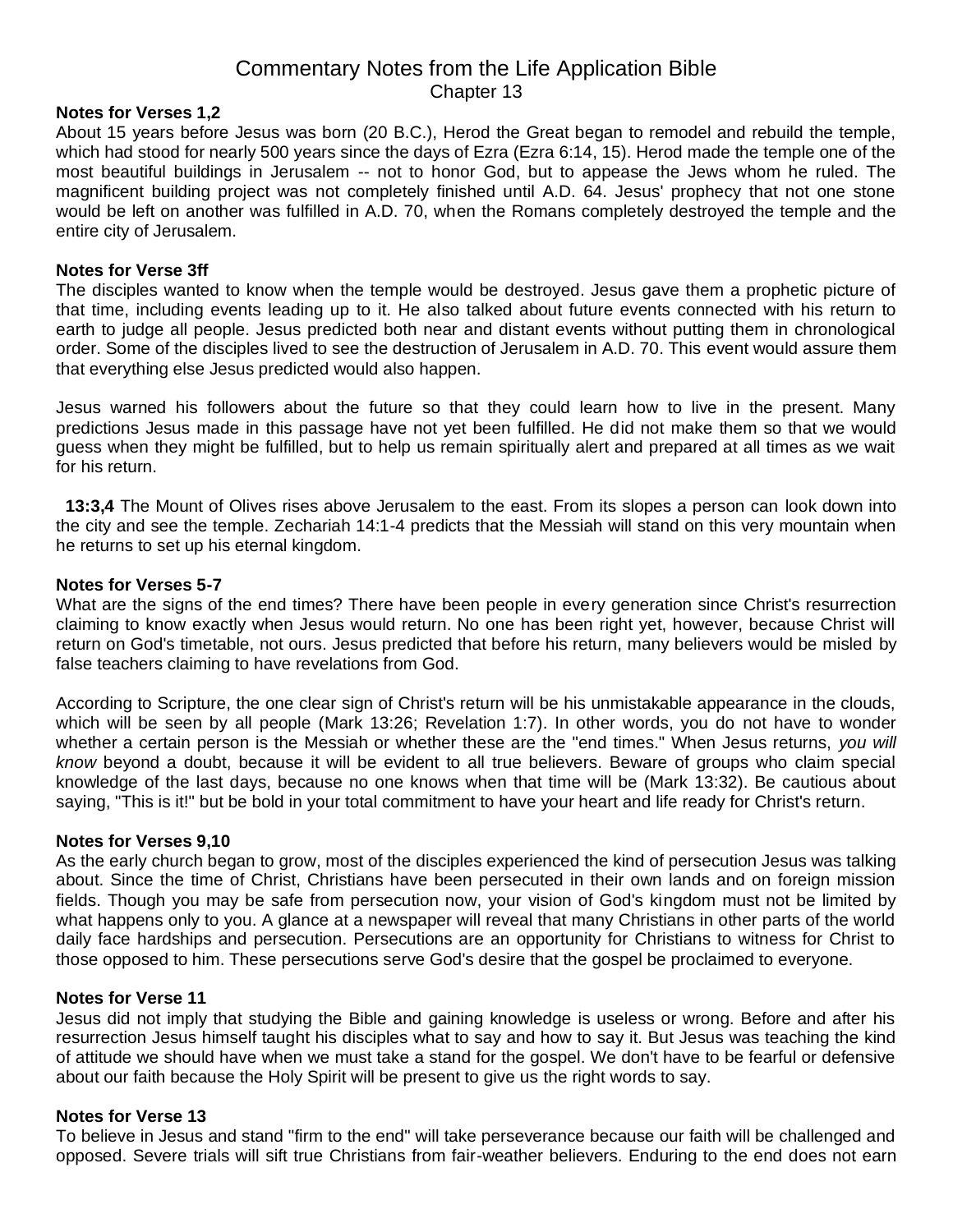salvation for us, but marks us as already saved. The assurance of our salvation will keep us going through the times of persecution.

#### **Notes for Verse 14**

The "abomination that causes desolation" is the desecration of the temple by God's enemies. This happened repeatedly in Israel's history: in 597 B.C. when Nebuchadnezzar looted the temple and took Judean captives to Babylon (2Chronicles 36); in 168 B.C. when Antiochus Epiphanes sacrificed a pig to Zeus on the sacred temple altar (Daniel 9:27; Daniel 11:30, 31); in A.D. 70 when the Roman general Titus placed an idol on the site of the burned-out temple after the destruction of Jerusalem. Just a few years after Jesus gave this warning, in A.D. 38, the emperor Caligula made plans to put his own statue in the temple, but he died before this could be carried out.

#### **Notes for Verse 20**

The *elect* are God's chosen people, those who are saved. See Romans 8:29, 30 and Ephesians 1:4, 5 for more on God's choice.

#### **Notes for Verses 22,23**

Is it possible for Christians to be deceived? Yes. So convincing will be the arguments and proofs from deceivers in the end times that it will be difficult *not* to fall away from Christ. If we are prepared, Jesus says, we can remain faithful. But if we are not prepared, we will turn away. To penetrate the disguises of false teachers we can ask: (1) Have their predictions come true, or do they have to revise them to fit what's already happened? (2) Does any teaching utilize a small section of the Bible to the neglect of the whole? (3) Does the teaching contradict what the Bible says about God? (4) Are the practices meant to glorify the teacher or Christ? (5) Do the teachings promote hostility toward other Christians?

#### **Notes for Verse 31**

In Jesus' day the world seemed concrete, dependable, and permanent. These days many people fear its destruction by nuclear war. Jesus tells us, however, that even if the earth passes away, the truth of his words will never be changed or abolished. God and his Word provide the only stability in our unstable world. How shortsighted people are who spend their time learning about this temporary world and accumulating its possessions, while neglecting the Bible and its eternal truths!

#### **Notes for Verse 32**

When Jesus said that even he did not know the time of the end, he was affirming his humanity. Of course God the Father knows the time, and Jesus and the Father are one. But when Jesus became a man, he voluntarily gave up the unlimited use of his divine attributes.

The emphasis of this verse is not on Jesus' lack of knowledge, but rather on the fact that no one knows. It is God the Father's secret to be revealed when he wills. No one can predict by Scripture or science the exact day of Jesus' return. Jesus is teaching that preparation, not calculation, is needed.

#### **Notes for Verses 33,34**

Months of planning go into a wedding, the birth of a baby, a career change, a speaking engagement, the purchase of a home. Do you place the same importance on preparing for Christ's return, the most important event in your life? Its results will last for eternity. You dare not postpone your preparations because you do not know when his return will occur. The way to prepare is to study God's Word and live by its instructions each day. Only then will you be ready.

#### **Notes for Verses 35-37**

The entire thirteenth chapter of Mark tells us how to live while we wait for Christ's return: (1) We are not to be misled by confusing claims or speculative interpretations of what will happen (Mark 13:5, 6). (2) We should not be afraid to tell people about Christ, despite what they might say or do to us (Mark 13:9-11). (3) We must stand firm by faith and not be surprised by persecutions (Mark 13:13). (4) We must be morally alert, obedient to the commands for living found in God's Word. This chapter was not given to promote discussions on prophetic timetables, but to stimulate right living for God in a world where he is largely ignored.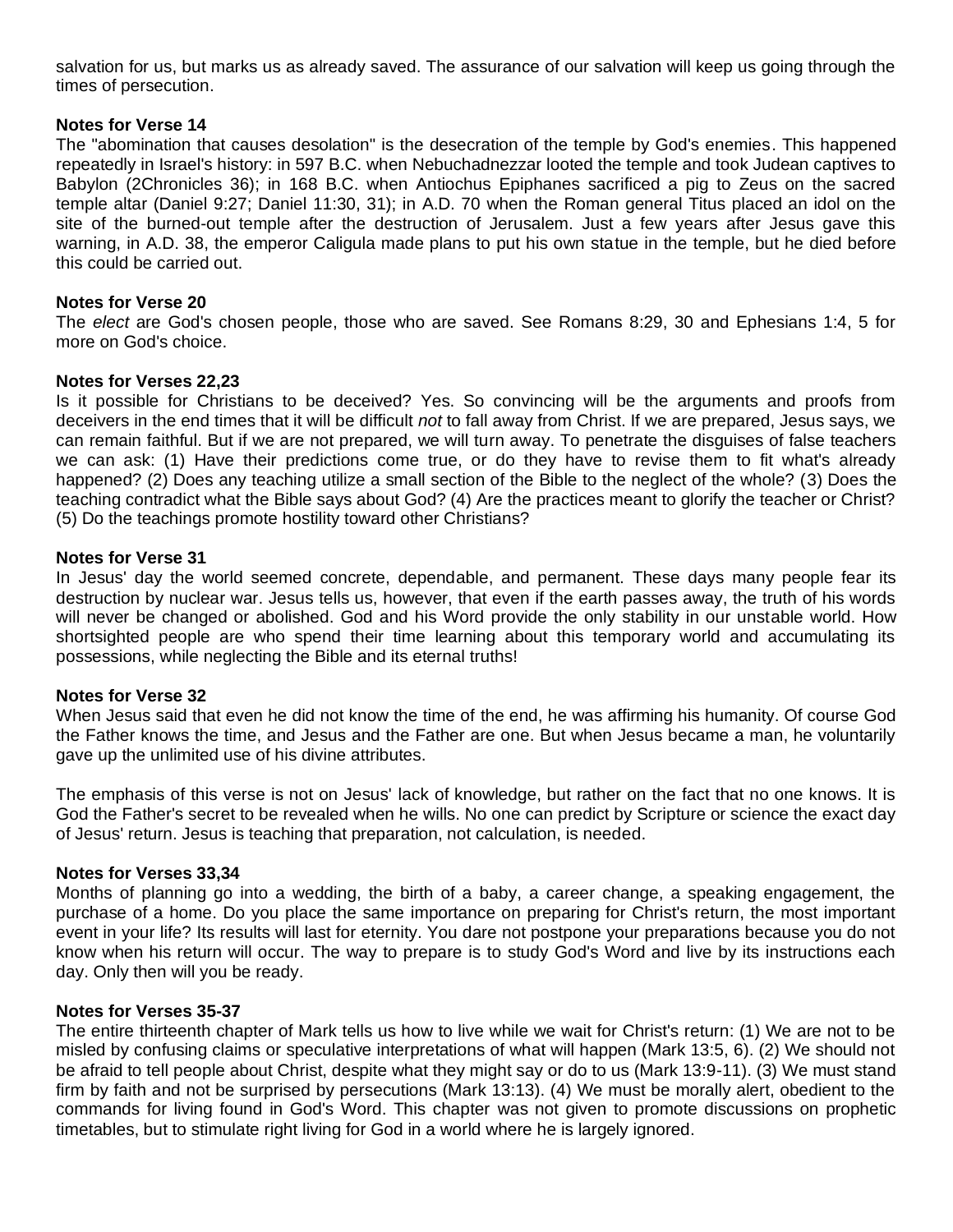# Reflections On Communion

Mark 14:1-26

#### **What would you like to praise God for today?**

**1 Now the Passover and the Feast of Unleavened Bread were only two days away, and the chief priests and the teachers of the law were looking for some sly way to arrest Jesus and kill him. 2 "But not during the Feast," they said, "or the people may riot."**

 **3 While he was in Bethany, reclining at the table in the home of a man known as Simon the Leper, a woman came with an alabaster jar of very expensive perfume, made of pure nard. She broke the jar and poured the perfume on his head.**

 **4 Some of those present were saying indignantly to one another, "Why this waste of perfume? 5 It could have been sold for more than a year's wages and the money given to the poor." And they rebuked her harshly.**

**6 "Leave her alone," said Jesus. "Why are you bothering her? She has done a beautiful thing to me. 7 The poor you will always have with you, and you can help them any time you want. But you will not always have me. 8 She did what she could. She poured perfume on my body beforehand to prepare for my burial. 9 I tell you the truth, wherever the gospel is preached throughout the world, what she has done will also be told, in memory of her."**

 **10 Then Judas Iscariot, one of the Twelve, went to the chief priests to betray Jesus to them. 11 They were delighted to hear this and promised to give him money. So he watched for an opportunity to hand him over.**

#### **The Lord's Supper**

 **12 On the first day of the Feast of Unleavened Bread, when it was customary to sacrifice the Passover lamb, Jesus' disciples asked him, "Where do you want us to go and make preparations for you to eat the Passover?"**

 **13 So he sent two of his disciples, telling them, "Go into the city, and a man carrying a jar of water will meet you. Follow him. 14 Say to the owner of the house he enters, 'The Teacher asks: Where is my guest room, where I may eat the Passover with my disciples?' 15 He will show you a large upper room, furnished and ready. Make preparations for us there."**

 **16 The disciples left, went into the city and found things just as Jesus had told them. So they prepared the Passover.**

 **17 When evening came, Jesus arrived with the Twelve. 18 While they were reclining at the table eating, he said, "I tell you the truth, one of you will betray me--one who is eating with me."**

**19 They were saddened, and one by one they said to him, "Surely not I?"**

 **20 "It is one of the Twelve," he replied, "one who dips bread into the bowl with me. 21 The Son of Man will go just as it is written about him. But woe to that man who betrays the Son of Man! It would be better for him if he had not been born."**

 **22 While they were eating, Jesus took bread, gave thanks and broke it, and gave it to his disciples, saying, "Take it; this is my body."**

 **23 Then he took the cup, gave thanks and offered it to them, and they all drank from it.**

 **24 "This is my blood of the covenant, which is poured out for many," he said to them. 25 "I tell you the truth, I will not drink again of the fruit of the vine until that day when I drink it anew in the kingdom of God."**

 **26 When they had sung a hymn, they went out to the Mount of Olives.**

#### **PRAY for God's guidance**

- 1. How does this woman's action (v.3) strike you?
	- a) Thoughtful, but misquided b) Tasteful, but extravagant
- - c) Wasteful, no buts about it d) Honoring to the Nth degree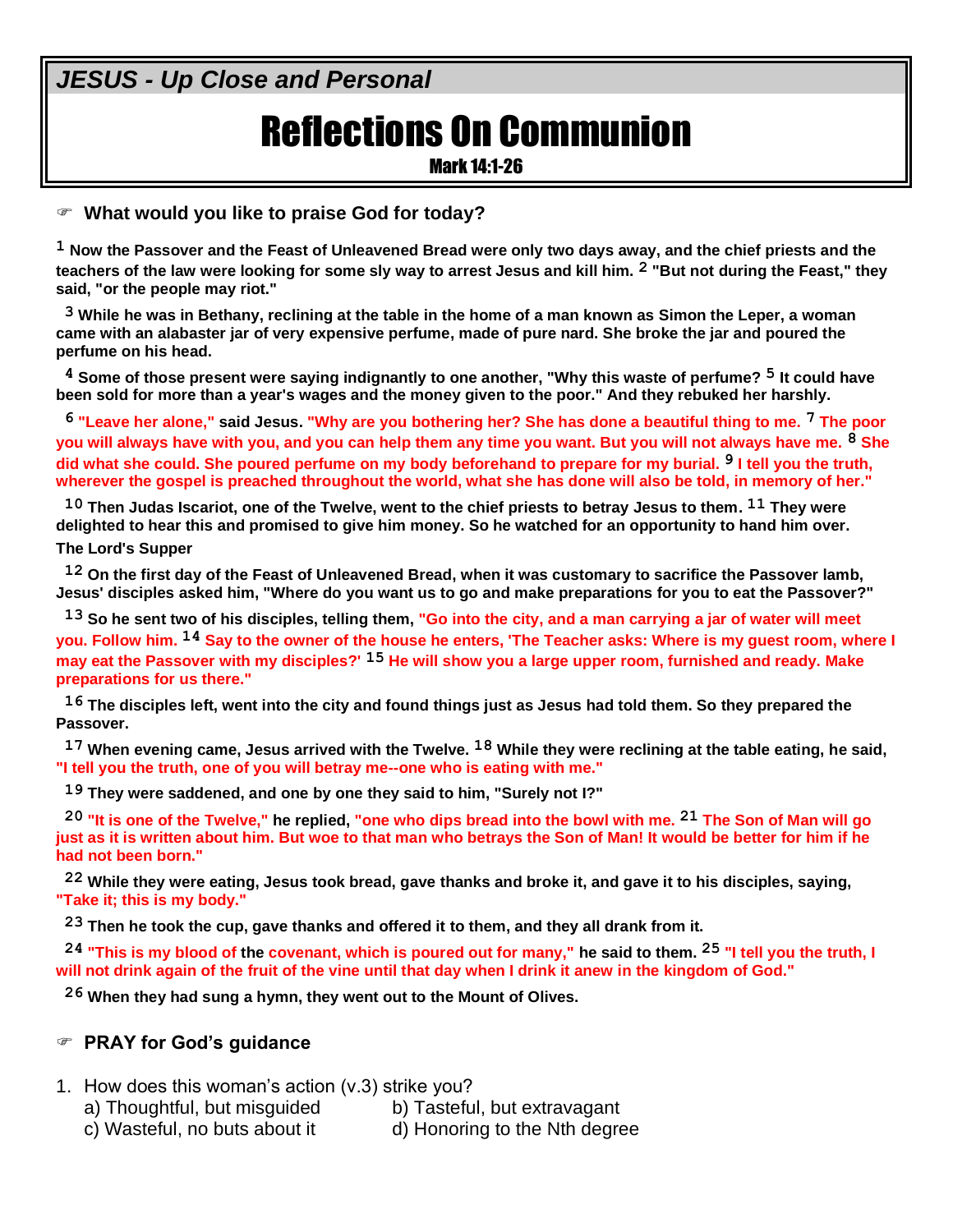- 2. What did she risk by coming into Jesus' presence?
- 3. What did her actions "say" to Jesus and the others about her faith?
- 4. How was her action justified by Jesus (vv. 6-9)? Used by Judas (vv. 10-11)?
- 5. [vv. 12-26] Why would secrecy be needed as this meal was planned? What risk was involved?
- 6. What does Jesus say about His betrayer? How do the disciples react to that bombshell?
- 7. What new meaning did Jesus give to the Passover bread? The wine? What vow did He make?
- 8. How much do you think the disciples understood when Jesus spoke about His body and blood?
- 9. Why is Communion so important to the body of believers? (see 1 Cor. 11:23-26)
- 10.What should our attitude be as we approach Communion?

**Wrap up:** What phrase, thought or scripture stood out to you most today? Why?

**Prayer:** For one another

## LIFE GROUPS *A safe place to build friendships and grow spiritually.*  **L** Learn…………………………………………..……………..………….…..…………….. applying Biblical truth for everyday living  **I**  Invite……………………………………………………………………………...………….……..welcoming others to our fellowship  **F** Fellowship……………………………………………………………………….…….nurturing Christ centered caring relationships  **E** Evangelism…………………..……………………………………………………….…….. reaching others with the hope of Christ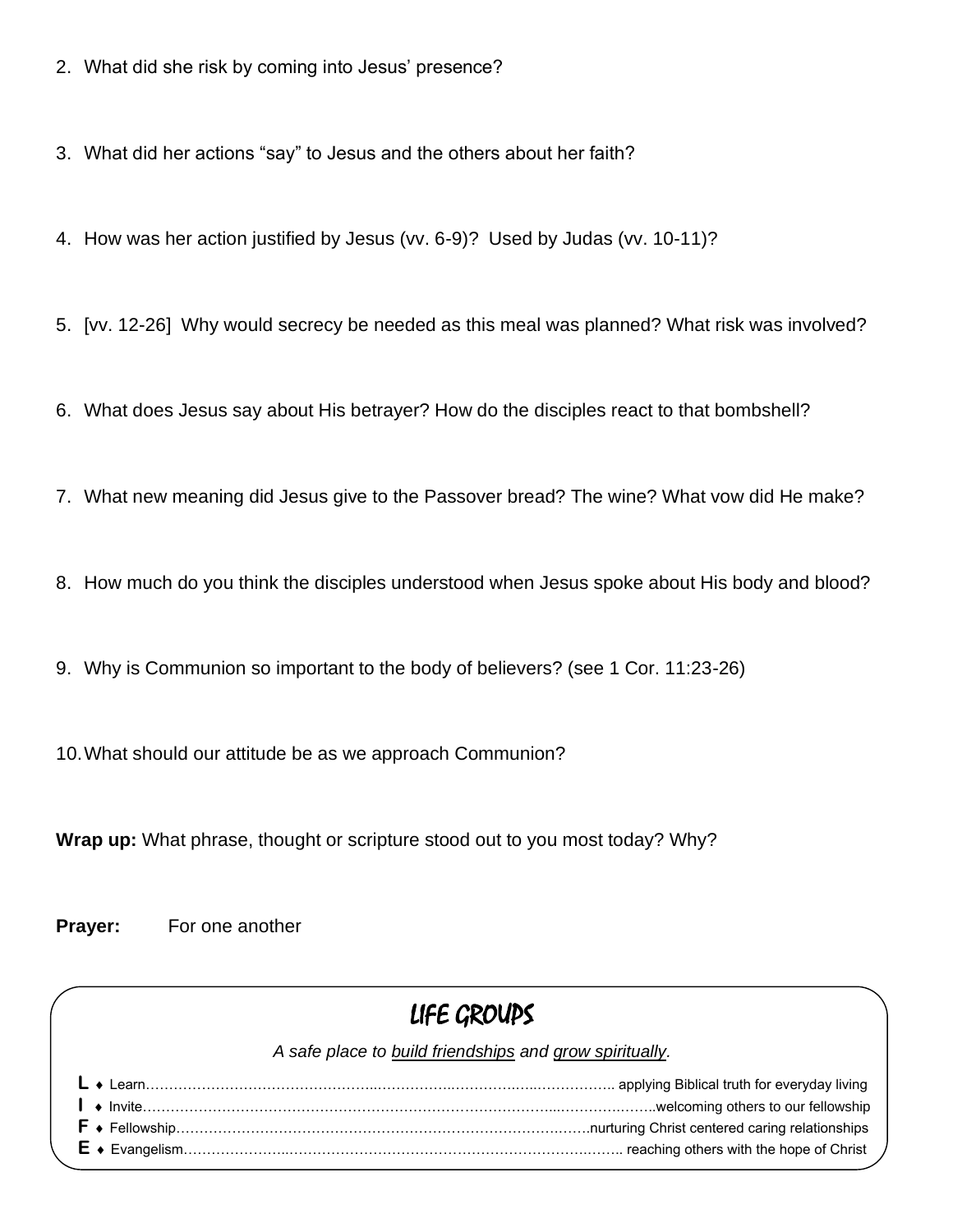# Commentary Notes from the Life Application Bible

#### Notes for Verse 1

The Passover commemorated the night the Israelites were freed from Egypt (Exodus 12), when God "passed over" homes marked by the blood of a lamb while killing firstborn sons in unmarked homes. The day of Passover was followed by a seven-day festival called the Feast of Unleavened Bread. This, too, recalled the Israelites' quick escape from Egypt when they didn't have time to let their bread rise, so they baked it without yeast. This holiday found people gathering for a special meal that included lamb, wine, bitter herbs, and unleavened bread. Eventually the whole week came to be called Passover.

 **14:1** The Jewish leaders plotted secretly to kill Jesus -- his murder was carefully planned. The murder plot was not being planned because popular opinion had turned against Jesus. In fact, the leaders were afraid of Jesus' popularity.

#### Notes for Verse 3

Bethany is located on the eastern slope of the Mount of Olives (Jerusalem is on the western side). This town was the home of Jesus' friends Lazarus, Mary, and Martha, who were also present at this dinner (John 11:2). The woman who anointed Jesus' feet was Mary, Lazarus's and Martha's sister (John 12:1-3). An alabaster jar was a beautiful and expensive carved vase. Nard was expensive perfume.

 **14:3-9** Matthew and Mark placed this event just before the Last Supper, while John placed it a week earlier, just before the Triumphal Entry. It must be remembered that the main purpose of the Gospel writers was not to present an exact chronological account of Christ's life, but to give an accurate record of his message. Matthew and Mark may have chosen to place this event here to contrast the complete devotion of Mary with the betrayal of Judas, the next event in both Gospels.

#### Notes for Verses 4,5

Where Mark says "some of those present," John specifically mentions Judas (John 12:4, 5). Judas's indignation over Mary's act of worship was based not on concern for the poor but on greed. Because Judas was the treasurer of Jesus' ministry and had embezzled funds (John 12:6), he no doubt wanted the perfume sold so that the proceeds could be put into his care.

#### Notes for Verses 6,7

Jesus was not saying that we should neglect the poor, nor was he justifying indifference to them. (For Jesus' teaching about the poor, see Matthew 6:2-4; Luke 6:20, 21; Luke 14:13, 21; Luke 18:22.) Jesus was praising Mary for her unselfish act of worship. The essence of worshiping Christ is to regard him with utmost love, respect, and devotion and to be willing to sacrifice to him what is most precious.

#### Notes for Verse 10

Why would Judas want to betray Jesus? Very likely, Judas expected Jesus to start a political rebellion and overthrow Rome. As treasurer, Judas certainly assumed (as did the other disciples -- see Mark 10:35-37) that he would be given an important position in Jesus' new government. But when Jesus praised Mary for pouring out the perfume, thought to be worth a year's salary, Judas finally began to realize that Jesus' kingdom was not physical or political, but spiritual. Judas's greedy desire for money and status could not be fulfilled if he followed Jesus, so he betrayed him in exchange for money and favor from the religious leaders.

#### Notes for Verse 13

The two men Jesus sent were Peter and John (Luke 22:8).

#### Notes for Verses 14,15

Many homes had large upstairs rooms, sometimes with stairways both inside and outside the house. The preparations for the Passover would have included setting the table and buying and preparing the Passover lamb, unleavened bread, sauces, and other ceremonial food and drink.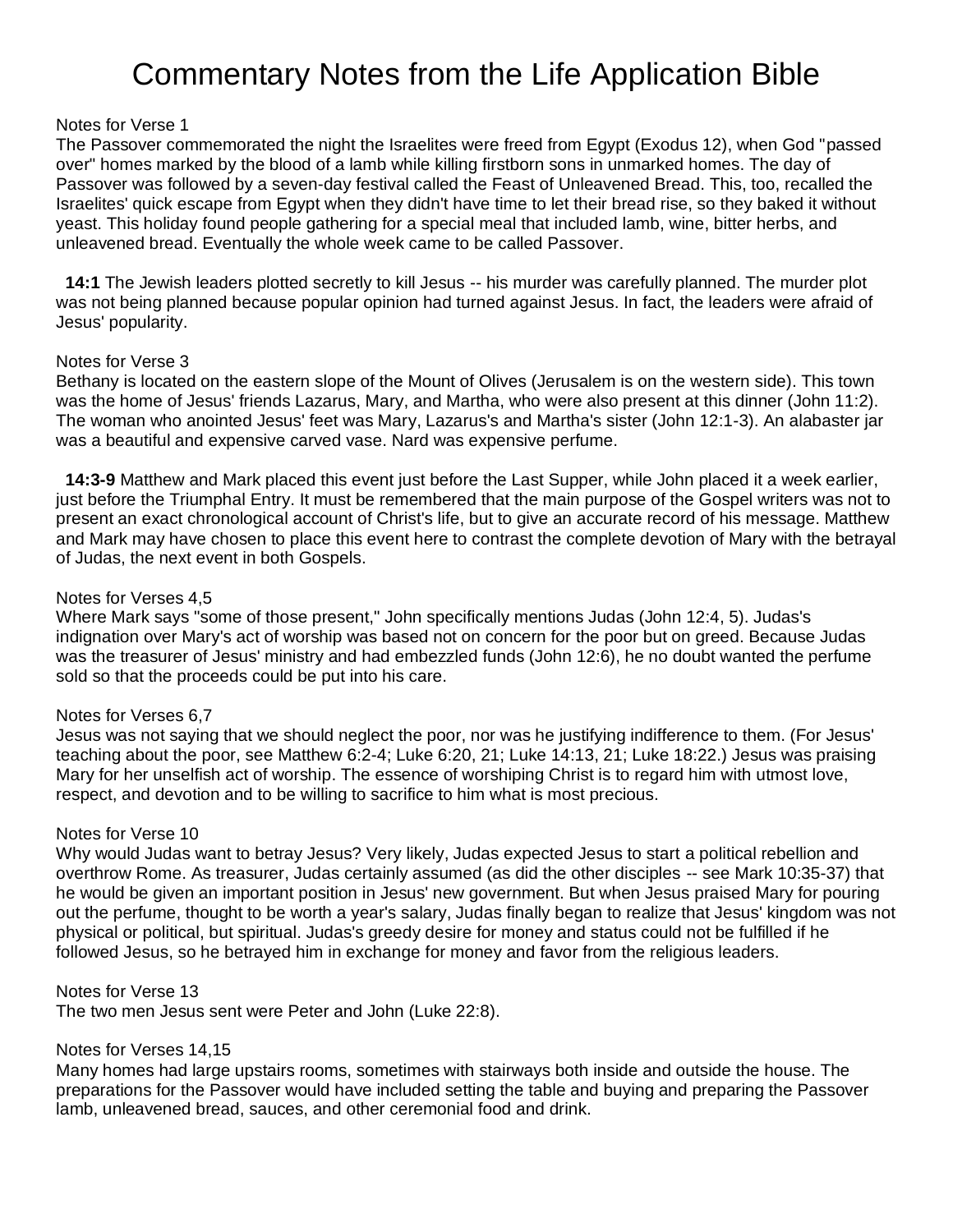#### Notes for Verse 19

Judas, the very man who would betray Jesus, was at the table with the others. Judas had already determined to betray Jesus, but in cold-blooded hypocrisy he shared the fellowship of this meal. It is easy to become enraged or shocked by what Judas did; yet professing commitment to Christ and then denying him with one's life is also betraying him. It is denying Christ's love to disobey him; it is denying his truth to distrust him; it is denying his deity to reject his authority. Do your words and actions match? If not, consider a change of mind and heart that will protect you from making a terrible mistake.

#### Notes for Verse 20

It was often the practice to eat from a common bowl. Meat or bread was dipped into a bowl filled with sauce often made from fruit.

#### Notes for Verses 22-25

Mark records the origin of the Lord's Supper, also called Communion or Eucharist (thanksgiving), which is still celebrated in worship services today. Jesus and his disciples ate a meal, sang psalms, read Scripture, and prayed. Then Jesus took two traditional parts of the Passover meal, the passing of bread and the drinking of wine, and gave them new meaning as representations of his body and blood. He used the bread and wine to explain the significance of what he was about to do on the cross.

#### *Notes on the significance of the Last Supper, from 1 Corinthians 11:24-26. Notes for Verses 24,25*

*What does the Lord's Supper mean? The early church remembered that Jesus instituted the Lord's Supper on the night of the Passover meal (Luke 22:13-20). Just as Passover celebrated deliverance from slavery in Egypt, so the Lord's Supper celebrates deliverance from sin by Christ's death.*

 *Christians pose several different possibilities for what Christ meant when he said, "This is my body.'' (1) Some believe that the wine and bread actually become Christ's physical blood and body. (2) Others believe that the bread and wine remain unchanged, but Christ is spiritually present with the bread and wine. (3) Still others believe that the bread and wine symbolize Christ's body and blood. Christians generally agree, however, that participating in the Lord's Supper is an important element in the Christian faith and that Christ's presence, however we understand it, strengthens us spiritually. Notes for Verse 25*

*What is this new covenant? In the old covenant, people could approach God only through the priests and the sacrificial system. Jesus' death on the cross ushered in the new covenant or agreement between God and us. Now all people can personally approach God and communicate with him. The people of Israel first entered into this agreement after their exodus from Egypt (Exodus 24), and it was designed to point to the day when Jesus Christ would come. The new covenant completes, rather than replaces, the old covenant, fulfilling everything the old covenant looked forward to (see Jeremiah 31:31-34). Eating the bread and drinking the cup shows that we are remembering Christ's death for us and renewing our commitment to serve him.* 

 *11:25 Jesus said, "Do this, whenever you drink it, in remembrance of me.'' How do we remember Christ in the*  Lord's Supper? By thinking about what he did and why he did it. If the Lord's Supper becomes just a ritual or a *pious habit, it no longer remembers Christ, and it loses its significance.*

#### Notes for Mark 14, Verse 24

Jesus' death for us on the cross seals a new covenant between God and people. The old covenant involved forgiveness of sins through the blood of an animal sacrifice (Exodus 24:6-8). But instead of a spotless lamb on the altar, Jesus offered himself, the spotless Lamb of God, as a sacrifice that would forgive sin once and for all. Jesus was the final sacrifice for sins, and his blood sealed the new agreement between God and us. Now all of us can come to God through Jesus, in full confidence that God will hear us and save us from our sins.

#### Notes for Verse 26

The hymn they sang was most likely taken from Psalms 115 -- 118, traditionally sung at the Passover meal.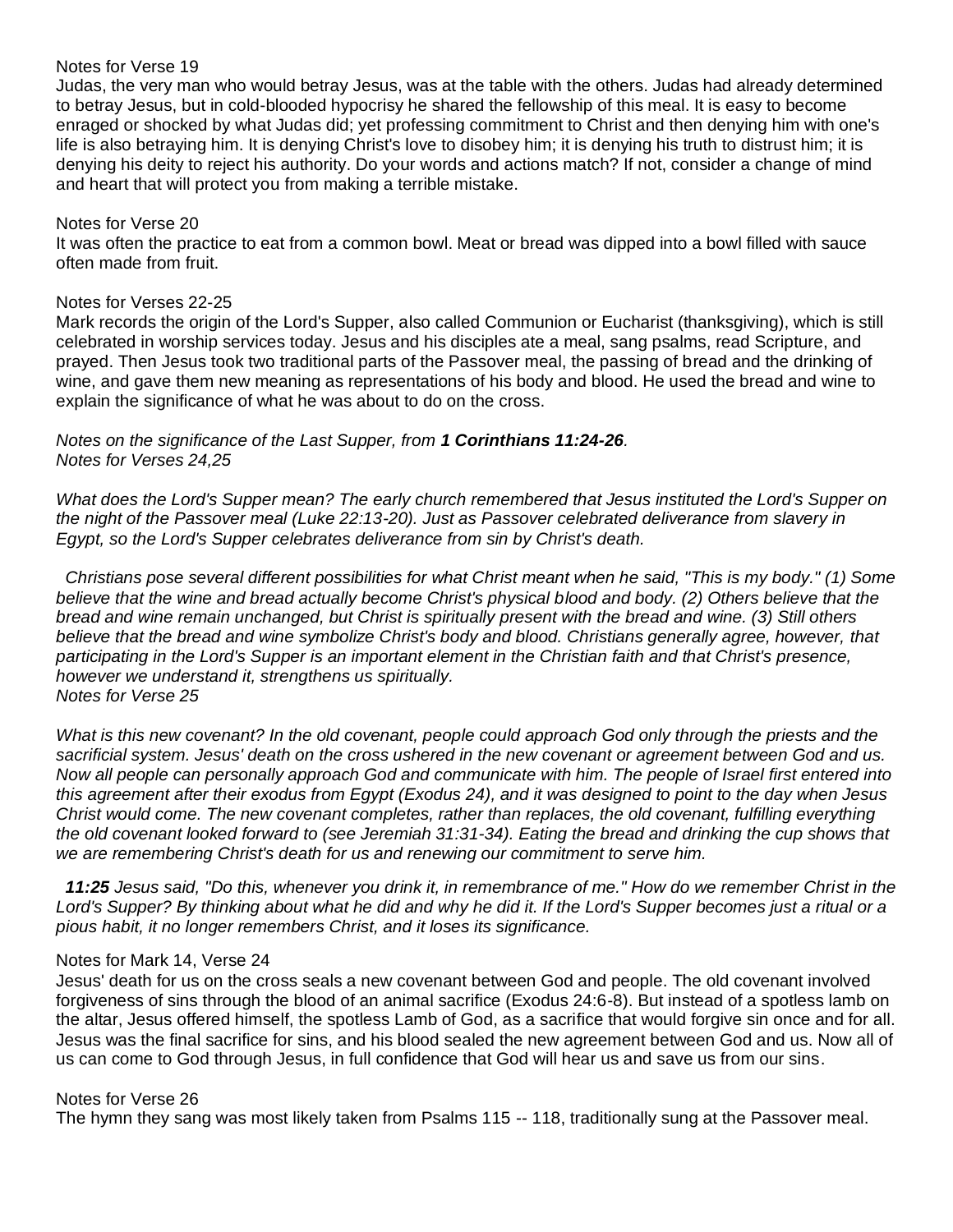# A Matter of Betrayal

Mark 14:27-31; 53-54; 66-72

#### **What would you like to praise God for today?**

#### **Jesus Predicts Peter's Denial**

**27** "All of you will desert me," Jesus told them. "For the Scriptures say, `God will strike the Shepherd, and the sheep will be scattered.'

**28** But after I am raised from the dead, I will go ahead of you to Galilee and meet you there."

**29** Peter said to him, "Even if everyone else deserts you, I never will."

**30** "Peter," Jesus replied, "the truth is, this very night, before the rooster crows twice, you will deny me three times."

**31** "No!" Peter insisted. "Not even if I have to die with you! I will never deny you!" And all the others vowed the same. Mark 14:27-31 (NLT)

# Jesus before the Council

**53** Jesus was led to the high priest's home where the leading priests, other leaders, and teachers of religious law had gathered. **54** Meanwhile, Peter followed far behind and then slipped inside the gates of the high priest's courtyard. For a while he sat with the guards, warming himself by the fire. Mark 14:53-54 (NLT)

# Peter Denies Jesus

**66** Meanwhile, Peter was below in the courtyard. One of the servant girls who worked for the high priest

**67** noticed Peter warming himself at the fire. She looked at him closely and then said, "You were one of those with Jesus, the Nazarene."

**68** Peter denied it. "I don't know what you're talking about," he said, and he went out into the entryway. Just then, a rooster crowed.

**69** The servant girl saw him standing there and began telling the others, "That man is definitely one of them!"

**70** Peter denied it again. A little later some other bystanders began saying to Peter, "You must be one of them because you are from Galilee."

**71** Peter said, "I swear by God, I don't know this man you're talking about."

**72** And immediately the rooster crowed the second time. Suddenly, Jesus' words flashed through Peter's mind: "Before the rooster crows twice, you will deny me three times." And he broke down and cried. Mark 14:66-72 (NLT)

#### **PRAY for God's guidance**

- 1. Where do you go (or what do you do ) when facing difficult situations? Do you prefer to be alone or in the company of others?
- 2. How does Peter see himself in relation to the other disciples? How might the others feel about that?
- 3. Why do you think Jesus warned the disciples( especially Peter) of their upcoming denial?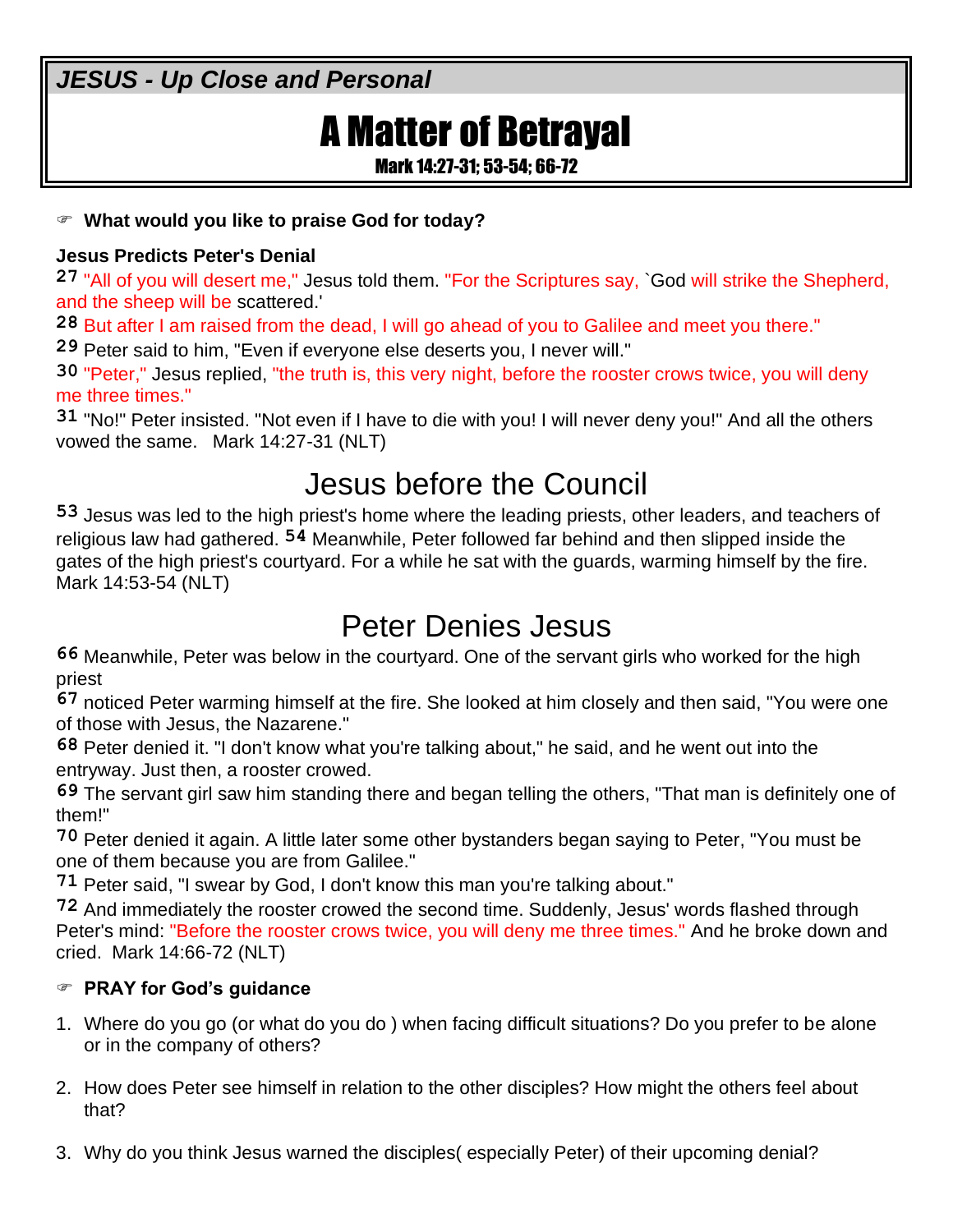- 4. Why do you think Peter followed Jesus to the scene of the trial?
	- a. to satisfy his curiosity
	- b. to rescue him
	- c. to keep his promise
	- d. to be near Jesus
- 5. Peter is brave enough to follow Jesus to the high priest's house. Why do you think he now denies Christ? Do you think he realized what he was doing? Why?
- 6. How were the three denials similar? Different?
- 7. How do you react to Peter in this story?
	- a. I probably would have done the same thing
	- b. He was a coward
	- c. With pity
	- d. I was angry
- 8. In retrospect, (see vv. 29-31), how does Peter feel?
- 9. Jesus chose Peter to launch His kingdom expanding work. He changed his name from Simon (sinking sand) to Peter (the rock). See Matt. 16:18.

What impact do you think this failure had upon the future of Peter's life?

- a. it probably made him less cocky
- b. it probably made him less self-confident
- c. it probably made him a more sensitive person
- d. it probably made him into the man of God that he became

10.How do you feel, realizing that Jesus knows your weaknesses and failures?

11.When you blow it, what have you found helpful? What have you found helpful in dealing with a friend who has experienced failure?

**Wrap-up:** What is the message for all mankind in this story?

**Prayer:** For one another

## LIFE GROUPS

*A safe place to build friendships and grow spiritually.*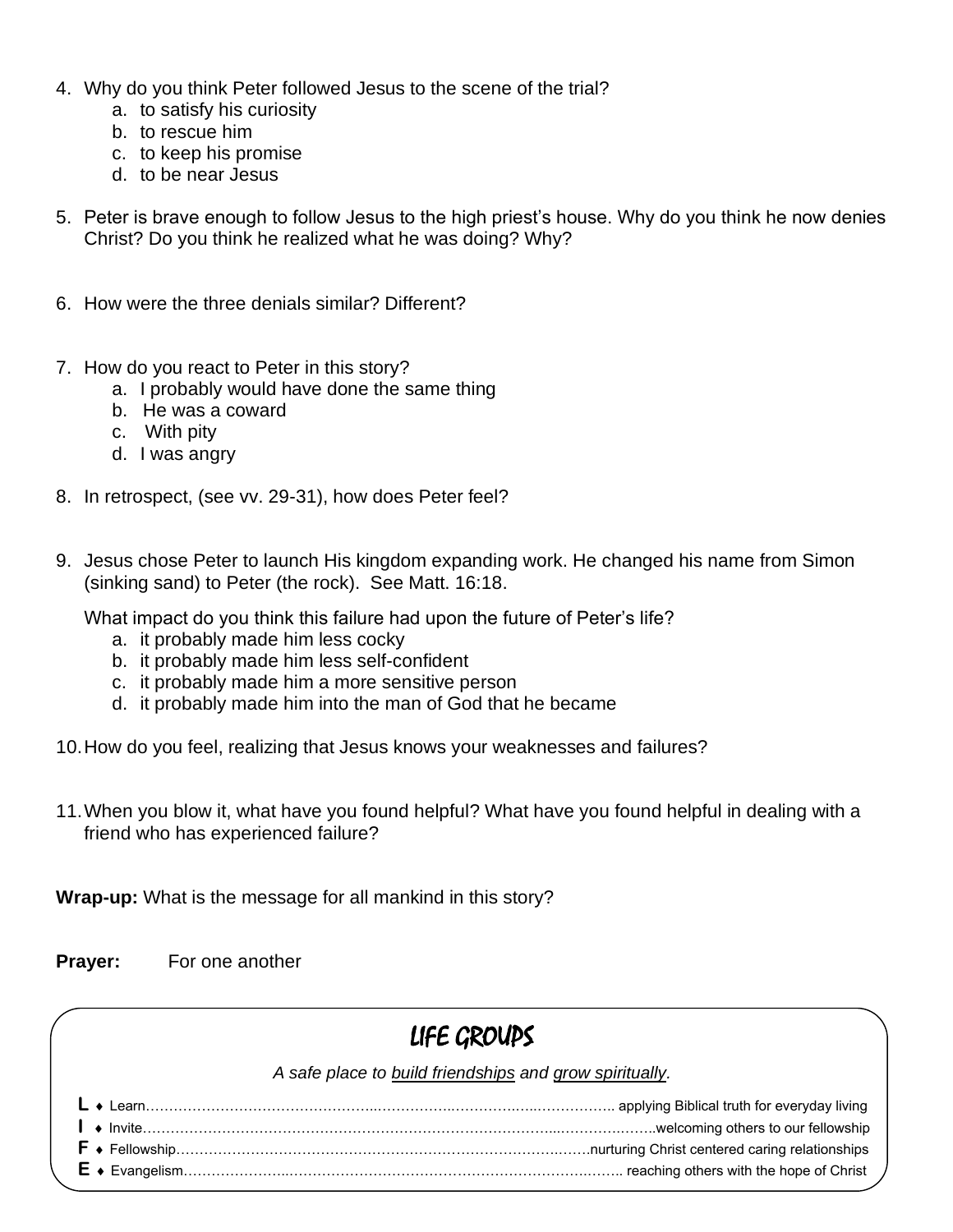#### Commentary Notes from the Life Application Bible Mark 14:27-31; 53-54; 66-72

#### Notes for Verse 27

It's easy to think that Satan temporarily gained the upper hand in this drama about Jesus' death. But we see later that God was in control, even in the death of his Son. Satan gained no victory -- everything occurred exactly as God had planned.

 **14:27-31** This was the second time in the same evening that Jesus predicted the disciples' denial and desertion, which probably explains their strong reaction (Mark 14:31). For Jesus' earlier prediction, see Luke 22:31-34 and John 13:36-38 Notes for Verse 53ff

This trial by the Sanhedrin had two phases. A small group met at night (John 18:12-24), and then the full Sanhedrin met at daybreak (Luke 22:66-71). They tried Jesus for religious offenses such as calling himself the Son of God, which, according to law, was blasphemy. The trial was fixed: these religious leaders had already decided to kill Jesus (Luke 22:2).

#### Notes for Verse 55

The Romans controlled Israel, but the Jews were given some authority over religious and minor civil disputes. The Jewish ruling body, the Sanhedrin, was made up of 71 of Israel's religious leaders. It was assumed that these men would be just. Instead, they showed great injustice in the trial of Jesus, even to the point of making up lies to use against him (Mark 14:57).

#### Notes for Verses 63,64

Of all people, the high priest and members of the Sanhedrin should have recognized the Messiah because they knew the Scriptures thoroughly. Their job was to point people to God, but they were more concerned about preserving their reputations and holding on to their authority. They valued human security more than eternal security. Notes for Verses 66,67

Caiaphas's house, where Jesus was tried (Mark 14:53), was part of a huge palace with several courtyards. John was apparently acquainted with the high priest, and he was let into the courtyard along with Peter (John 18:15, 16).

#### Notes for Verse 71

Peter's curse was more than just a common swear word. He was making the strongest denial he could think of by denying with an oath that he knew Jesus. He was saying, in effect, "May God strike me dead if I'm lying."

 **14:71** It is easy to get angry at the Sanhedrin and the Roman governor for their injustice in condemning Jesus, but Peter and the rest of the disciples also contributed to Jesus' pain by deserting him (Mark 14:50). While most of us may not be like the Jewish and Roman leaders, we are like the disciples because all of us have been guilty of denying Christ as Lord in vital areas of our lives. We may pride ourselves that we have not committed certain sins, but we are all guilty of sin. Don't try to excuse yourself by pointing at others whose sins seem worse than yours.

#### Commentary Notes from Barclay's Daily Study Bible

#### Mark 14:26-31

It is a tremendous thing about Jesus that there was nothing for which he was not prepared. The opposition, the misunderstanding, the enmity of the orthodox religious people, the betrayal by one of his own inner circle, the pain and the agony of the Cross--he was prepared for them all. But perhaps what hurt him most was the failure of his friends. It is when a man is up against it that he needs his friends most, and that was exactly when Jesus' friends left him all alone and let him down. There was nothing in the whole gamut of physical pain and mental torture that Jesus did not pass through.

 Sir Hugh Walpole wrote a great novel called Fortitude. It is the story of one called Peter, whose creed was, "It isn't life that matters, but the courage you bring to it." Life did everything that it possibly could to him. At the end, on his own mountain top, he heard a voice, "Blessed be pain and torment and every torture of the body. Blessed be all loss and the failure of friends and the sacrifice of love. Blessed be all failure and the ruin of every earthly hope. Blessed be all sorrow and torment, hardships, and endurances that demand courage. Blessed be these things--for of these things cometh the making of a man." Peter fell to praying, "Make of me a man...to be afraid of nothing, to be ready for everything. Love, friendship, success...to take it if it comes, to care nothing if these things are not for me. Make me brave. Make me brave."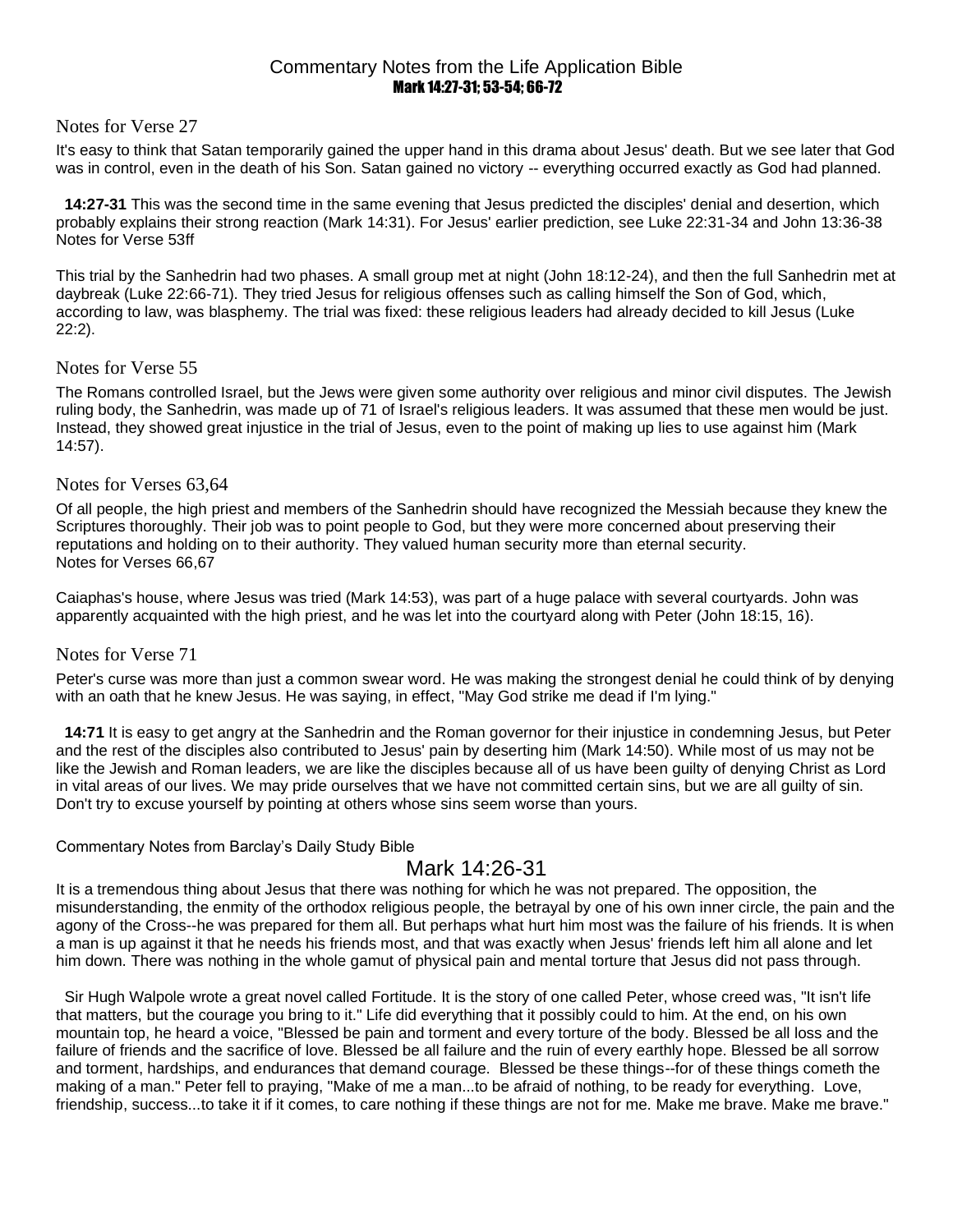Jesus had supremely, more than anyone who ever lived, this quality of fortitude, this ability to remain erect no matter with what blows life assaulted him, this serenity when there was nothing but heartbreak behind and torture in front. Inevitably every now and then we find ourselves catching our breath at his sheer heroism.

When Jesus foretold this tragic failure of loyalty, Peter could not believe that it would happen. In the days of the Stewart troubles they captured the Cock of the North, the Marquis of Huntly. They pointed at the block and the axe and told him that unless he abandoned his loyalty he would be executed then and there. His answer was, "You can take my head from my shoulders but you will never take my heart from my king." That is what Peter said that night.

 There is a lesson in the word that Jesus used for "fall away." The Greek verb is skandalizein (4624), from skandalon (4625) or skandalethron which meant the bait in a trap, the stick on to which the animal was lured and which snapped the trap when the animal stepped on it. So the word skandalizein (4624) came to mean to entrap, or to trip up by some trick or guile. Peter was too sure. He had forgotten the traps that life can lay for the best of men. He had forgotten that the best of men can step on a slippery place and fall. He had forgotten his own human weakness and the strength of the devil's temptations. But there is one thing to be remembered about Peter--his heart was in the right place. Better a Peter with a flaming heart of love, even if that love did for a moment fail most shamefully, than a Judas with a cold heart of hate. Let that man condemn Peter who never broke a promise, who never was disloyal in thought or action to a pledge. Peter loved Jesus, and even if his love failed, it rose again.

#### Mark 14:66-72

Sometimes we tell this story in such a way as to do Peter far less than justice. The thing we so often fail to recognize is that up to the very last Peter's career this night had been one of fantastically reckless courage. He had begun by drawing his sword in the garden with the reckless courage of a man prepared to take on a whole mob by himself. In that scuffle he had wounded the servant of the High Priest. Common prudence would have urged that Peter should lie very low. The last place anyone would have dreamed that he would go to would be the courtyard of the High Priest's house--yet that is precisely where he did go. That in itself was sheer audacity. It may be that the others had fled, but Peter was keeping his word. Even if the others had gone he would stick to Jesus.

 Then the queer mixture of human nature emerged. he was sitting by the fire, for the night was cold. No doubt he was huddled in his cloak. Maybe someone poked the fire or flung a fresh log upon it, and it flared up with a fitful flame and Peter was recognized. Straightway he denied all connection with Jesus. But--and here is the forgotten point--any prudent man would then have left that courtyard as fast as his legs could carry him--but not Peter. The same thing happened again. Again Peter denied Jesus and again he would not go. It happened once more. Again Peter denied Jesus, Peter did not curse Jesus' name. What he did was to swear he did not know Jesus and to call down curses on himself if he was not telling the truth. Still it seems he did not mean to move. But something else happened.

 Very probably it was this. The Roman night was divided into four watches from 6 p.m. to 6 a.m. At the end of the third watch, at three o'clock in the morning, the guard was changed. When the guard was changed there was a bugle call which was called the gallicinium, which is the Latin for the cockcrow. Most likely what happened was that as Peter spoke his third denial, the clear note of the bugle call rang out over the silent city and smote on Peter's ear. He remembered and his heart broke.

 Make no mistake--Peter fell to a temptation which would have come only to a man of fantastic courage. It ill becomes prudent and safety-seeking men to criticize Peter for falling to a temptation which would never, in the same circumstances, have come to them at all. Every man has his breaking-point. Peter reached his here, but nine hundred and ninety-nine men out of every thousand would have reached theirs long before. We would do well to be amazed at Peter's courage rather than to be shocked at his fall.

 But there is another thing. There is only one source from which this story could have come--and that is Peter himself. We saw in the introduction that Mark's gospel is the preaching material of Peter. That is to say, over and over again Peter must have told the story of his own denial. "That is what I did," he must have said, "and this amazing Jesus never stopped loving me."

 There was an evangelist called Brownlow North. He was a man of God, but in his youth he had lived a wild life. One Sunday he was to preach in Aberdeen. Before he entered the pulpit a letter was handed to him. The writer recounted a shameful incident in Brownlow North's life before he became a Christian and stated that if he dared to preach he would rise in the church and publicly proclaim what once he had done. Brownlow North took the letter into the pulpit with him. He read it to the congregation. He told them that it was perfectly true. Then he told them how through Christ he had been forgiven, how he had been enabled to overcome himself and put the past behind him, how through Christ he was a new creature. He used his own shame as a magnet to draw men to Christ. That is what Peter did. He told men, "I hurt him and I let him down like that, and still he loved and forgave me--and he can do the same for you."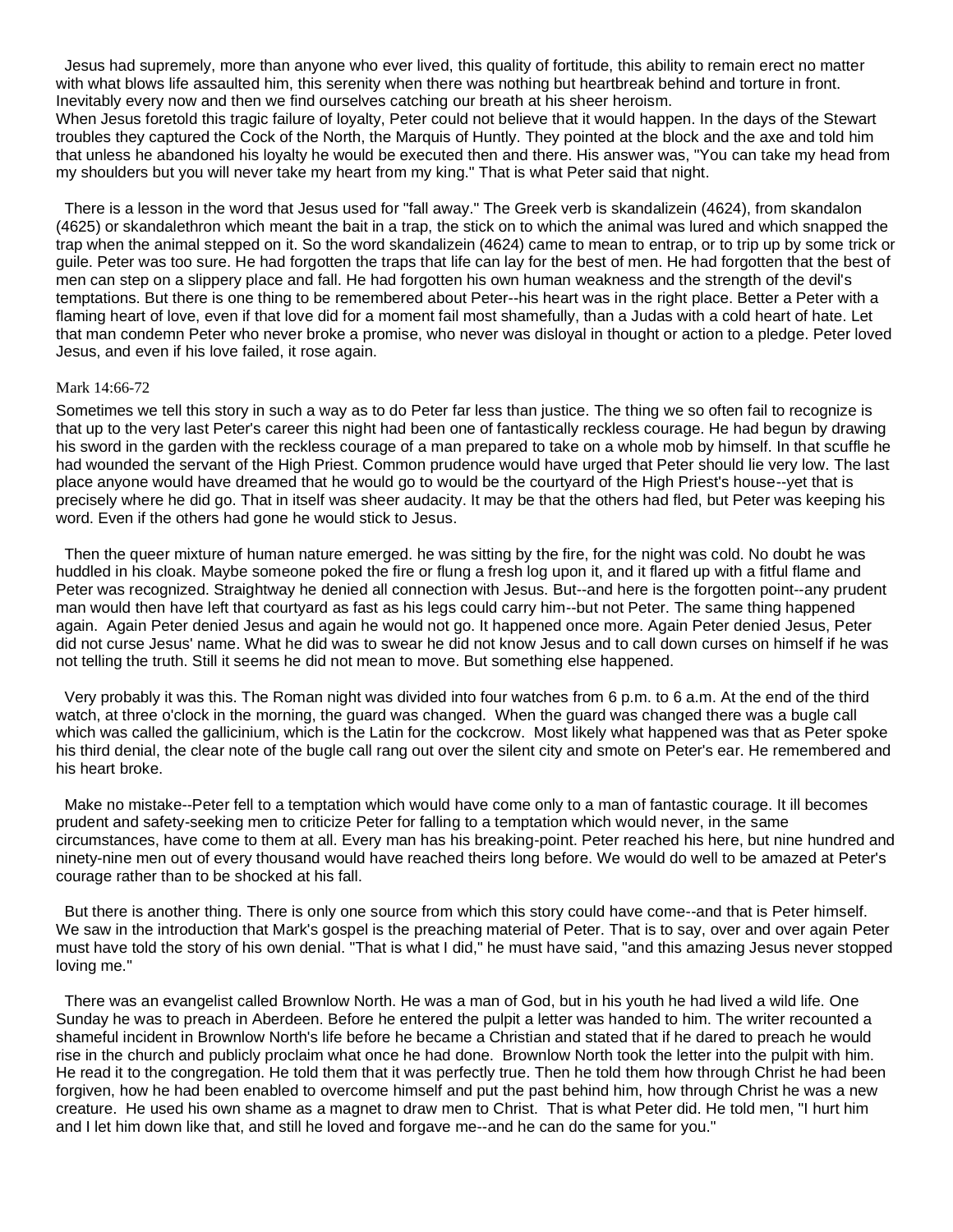# Christ - His Death and Resurrection

Mark 15:33 -16:8

#### **What would you like to praise God for today?**

#### **The Death of Jesus**

**33** At noon, darkness fell across the whole land until three o'clock. **34** Then, at that time Jesus called out with a loud voice, "*Eloi, Eloi, lema sabachthani?*" which means, "My God, my God, why have you forsaken me?"

 **35** Some of the bystanders misunderstood and thought he was calling for the prophet Elijah. **36** One of them ran and filled a sponge with sour wine, holding it up to him on a stick so he could drink. "Leave him alone. Let's see whether Elijah will come and take him down!" he said.

**37** Then Jesus uttered another loud cry and breathed his last. **38** And the curtain in the Temple was torn in two, from top to bottom. **39** When the Roman officer who stood facing him saw how he had died, he exclaimed, "Truly, this was the Son of God!"

 **40** Some women were there, watching from a distance, including Mary Magdalene, Mary (the mother of James the younger and of Joseph), and Salome. **41** They had been followers of Jesus and had cared for him while he was in Galilee. Then they and many other women had come with him to Jerusalem.

#### The Burial of Jesus

**42** This all happened on Friday, the day of preparation, the day before the Sabbath. As evening approached, **43** an honored member of the high council, Joseph from Arimathea (who was waiting for the Kingdom of God to come), gathered his courage and went to Pilate to ask for Jesus' body. **44** Pilate couldn't believe that Jesus was already dead, so he called for the Roman military officer in charge and asked him. **45** The officer confirmed the fact, and Pilate told Joseph he could have the body. **46** Joseph bought a long sheet of linen cloth, and taking Jesus' body down from the cross, he wrapped it in the cloth and laid it in a tomb that had been carved out of the rock. Then he rolled a stone in front of the entrance. **47** Mary Magdalene and Mary the mother of Joseph saw where Jesus' body was laid. Mark 15:33-47 (NLT)

#### The Resurrection

**1** The next evening, when the Sabbath ended, Mary Magdalene and Salome and Mary the mother of James went out and purchased burial spices to put on Jesus' body. **2** Very early on Sunday morning, just at sunrise, they came to the tomb. **3** On the way they were discussing who would roll the stone away from the entrance to the tomb. **4** But when they arrived, they looked up and saw that the stone--a very large one--had already been rolled aside. **5** So they entered the tomb, and there on the right sat a young man clothed in a white robe. The women were startled, **6** but the angel said, "Do not be so surprised. You are looking for Jesus, the Nazarene, who was crucified. He isn't here! He has been raised from the dead! Look, this is where they laid his body. **7** Now go and give this message to his disciples, including Peter: Jesus is going ahead of you to Galilee. You will see him there, just as he told you before he died!" **8** The women fled from the tomb, trembling and bewildered, saying nothing to anyone because they were too frightened to talk.

#### **[***Shorter Ending of Mark***]**

Then they reported all these instructions briefly to Peter and his companions. Afterward Jesus himself sent them out from east to west with the sacred and unfailing message of salvation that gives eternal life. Amen. Mark 16:1-8 (NLT)

#### **PRAY for God's guidance**

1. What kinds of people were usually crucified (v. 27)?

How is Jesus like them?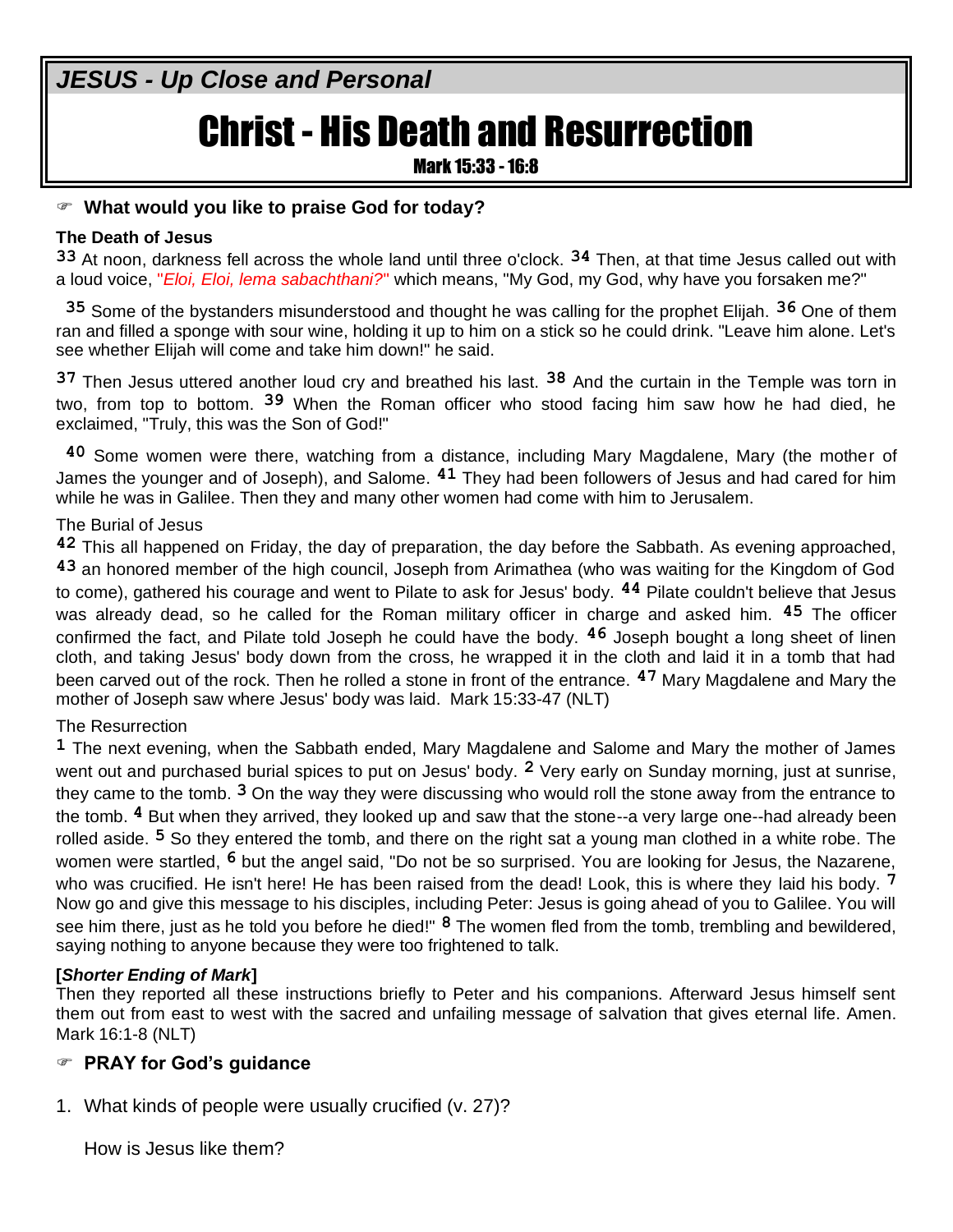#### **Consider The People:**

- 1. Who are all the people involved in this passage? (list them)
- 2. How are these people like people in our world?
- 3. What characteristics in yourself do you see represented in these people?

#### **Consider The Plot:**

- 1. What is happening in this story? What is the conflict?
- 2. What would you have done in this situation?
- 3. How is this like what is happening in our lives/in our world today?

#### **Consider The Timeless Truths:**

- 1. What is the message for all mankind? What does this mean for our society or culture?
- 2. Who did Jesus send to you to tell you He had risen? Did you have trouble believing that person?

**Wrap-up:** To whom is Jesus sending you with this message? How will you accomplish this mission?

**Prayer:** For one another

### LIFE GROUPS

*A safe place to build friendships and grow spiritually.*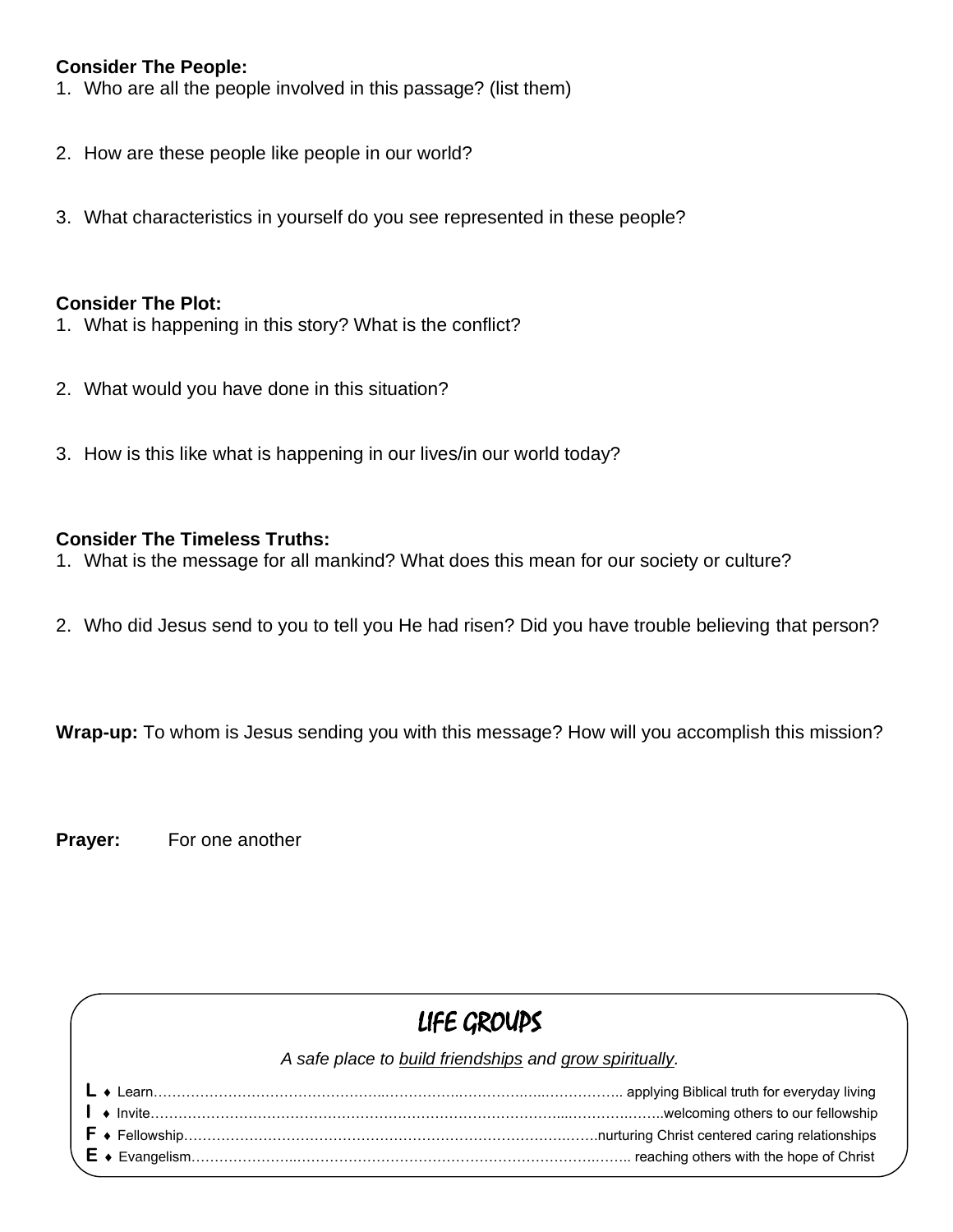### Commentary Notes from the Life Application Bible

Notes for Verse 21 - Colonies of Jews existed outside Judea. Simon had made a Passover pilgrimage to Jerusalem all the way from Cyrene in North Africa. His sons, Alexander and Rufus, are mentioned here probably because they became well known later in the early church (Romans 16:13).

Notes for Verse 24 - Casting lots was a way of making a decision by chance, like throwing dice or drawing straws. The soldiers cast lots to decide who would receive Jesus' clothing. Roman soldiers had the right to take for themselves the clothing of those crucified. This act fulfilled the prophecy of Psalm 22:18.

Notes for Verse 25 - Crucifixion was a feared and shameful form of execution. The victim was forced to carry his cross along the longest possible route to the crucifixion site as a warning to bystanders. There were several shapes for crosses and several different methods of crucifixion. Jesus was nailed to the cross; condemned men were sometimes tied to their crosses with ropes. In either case, death came by suffocation as the person lost strength and the weight of the body made breathing more and more difficult.

Notes for Verse 26 - A sign stating the condemned man's crime was often placed on a cross as a warning. Because Jesus was never found guilty, the only accusation placed on his sign was the "crime" of being King of the Jews.

Notes for Verse 27 - Luke records that one of these robbers repented before his death, and Jesus promised that criminal that he would be with him in paradise (Luke 23:39-43).

Notes for Verse 31 - Jesus could have saved himself, but he endured this suffering because of his love for us. He could have chosen not to take the pain and humiliation; he could have killed those who mocked him -- but he suffered through it all because he loved even his enemies. We had a significant part in the drama that afternoon because our sins were on the cross too. Jesus died on that cross for us, and the penalty for our sins was paid by his death. The only adequate response we can make is to confess our sin and freely accept the fact that Jesus paid for it so we wouldn't have to. Don't insult God with indifference toward the greatest act of genuine love in history.

Notes for Verse 32 - When James and John had asked Jesus for the places of honor next to him in his kingdom, Jesus had told them that they didn't know what they were asking (Mark 10:35-39). Here, as Jesus was preparing to inaugurate his kingdom through his death, the places on his right and on his left were taken by dying men -- criminals. As Jesus explained to his two power-hungry disciples, a person who wants to be close to Jesus must be prepared to suffer and die as he himself was doing. The way to the kingdom is the way of the cross. If we want the glory of the kingdom, we must be willing to be united with the crucified Christ.

Notes for Verse 34 - Jesus did not ask this question in surprise or despair. He was quoting the first line of Psalm 22. The whole psalm is a prophecy expressing the deep agony of the Messiah's death for the world's sin. Jesus knew that he would be temporarily separated from God the moment he took upon himself the sins of the world. This separation was what he had dreaded as he prayed in Gethsemane. The physical agony was horrible, but the spiritual alienation from God was the ultimate torture.

Notes for Verse 37 - Jesus' loud cry may have been his last words, "It is finished" (John 19:30).

Notes for Verse 38 - A heavy curtain hung in front of the temple room called the Most Holy Place, a place reserved by God for himself. Symbolically, the curtain separated the holy God from sinful people. The room was entered only once a year, on the Day of Atonement, by the high priest as he made a sacrifice to gain forgiveness for the sins of all the people. When Jesus died, the curtain was torn in two, showing that his death for our sins had opened up the way for us to approach our holy God. And it was torn from top to bottom, showing that *God* had opened the way. Read Hebrews 9 for a more complete explanation.

Notes for Verse 42ff - The Sabbath began at sundown on Friday and ended at sundown on Saturday. Jesus died just a few hours before sundown on Friday. It was against Jewish law to do physical work or to travel on the Sabbath. It was also against Jewish law to let a dead body remain exposed overnight (Deuteronomy 21:23). Joseph came to bury Jesus' body before the Sabbath began. If Jesus had died on the Sabbath when Joseph was unavailable, his body would have been taken down by the Romans. Had the Romans taken Jesus' body, no Jews could have confirmed his death, and opponents could have disputed his resurrection.

**15:42,43** After Jesus died on the cross, Joseph of Arimathea asked for his body and then sealed it in a new tomb. Although an honored member of the Sanhedrin, Joseph was a secret disciple of Jesus. Not all the Jewish leaders hated Jesus. Joseph risked his reputation to give a proper burial to his Lord. It is frightening to risk one's reputation even for what is right. If your Christian witness endangers your reputation, remember Joseph. Today he is remembered with admiration in the Christian church. How many other members of the Jewish Sanhedrin can you name?

Notes for Verse 44 - Pilate was surprised that Jesus had died so quickly, so he asked an official to verify the report. Today, in an effort to deny the resurrection, there are those who say that Jesus didn't really die. His death, however, was confirmed by the centurion, Pilate, Joseph of Arimathea, the religious leaders, and the women who witnessed his burial. Jesus suffered actual physical death on the cross.

Notes for Verse 46 - This tomb was probably a man-made cave hewn from a hill. It was large enough to walk into. Joseph wrapped Jesus' body, placed it in the tomb, and rolled a heavy stone across the entrance. The religious leaders also watched where Jesus was buried. They stationed guards by the tomb and sealed the stone to make sure that no one would steal Jesus' body and claim he had risen from the dead (Matthew 27:62-66).